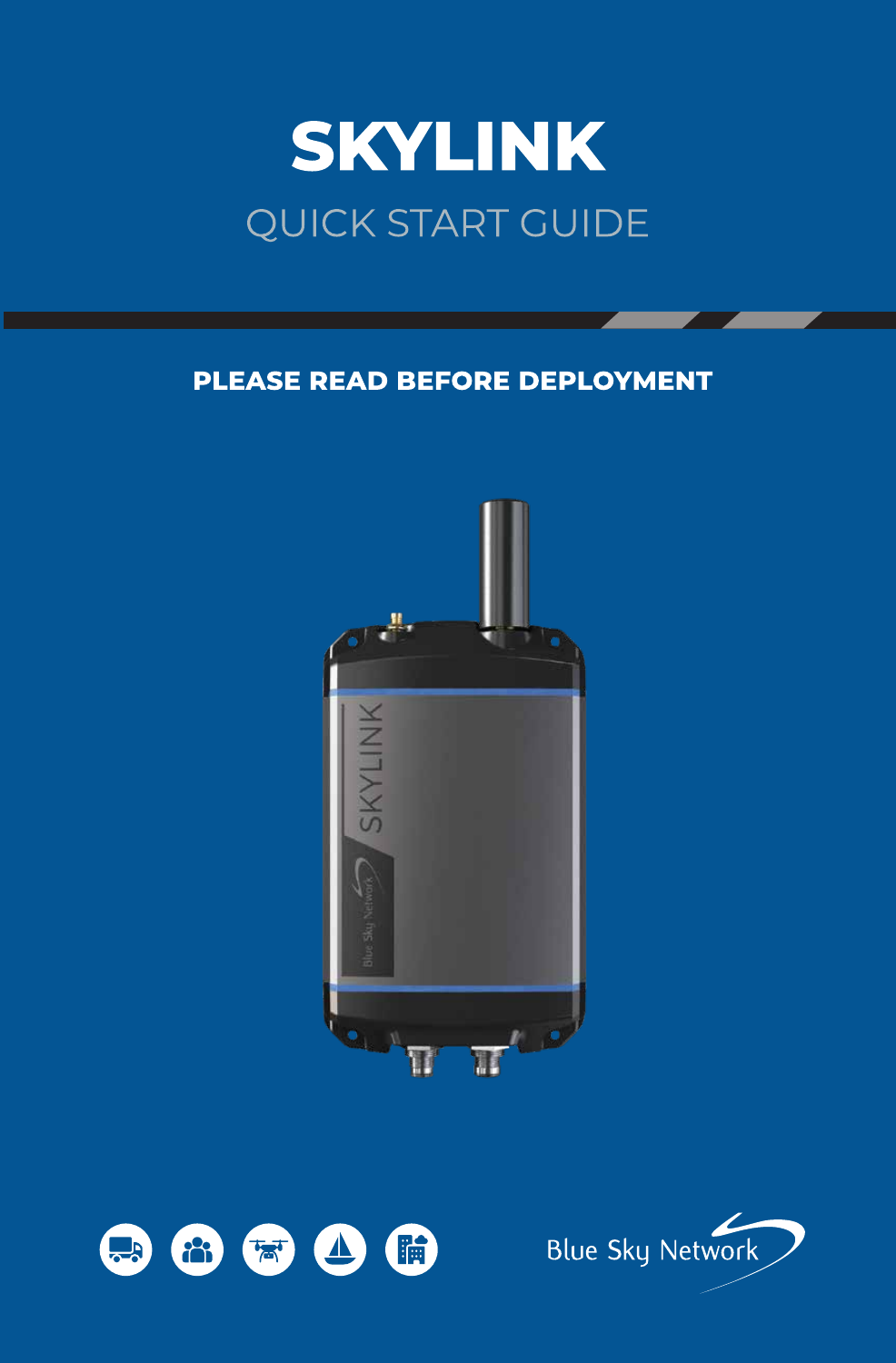### **SKYLINK DUAL-MODE DATA GATEWAY**



#### **Bottom Panel:**



- **1. Iridium antenna connector**
- **2. Power LED light**
- **3. Cellular antenna connector**
- **4. Cellular antenna**

Ø

- **5. Power port**
- **6. Connectivity port**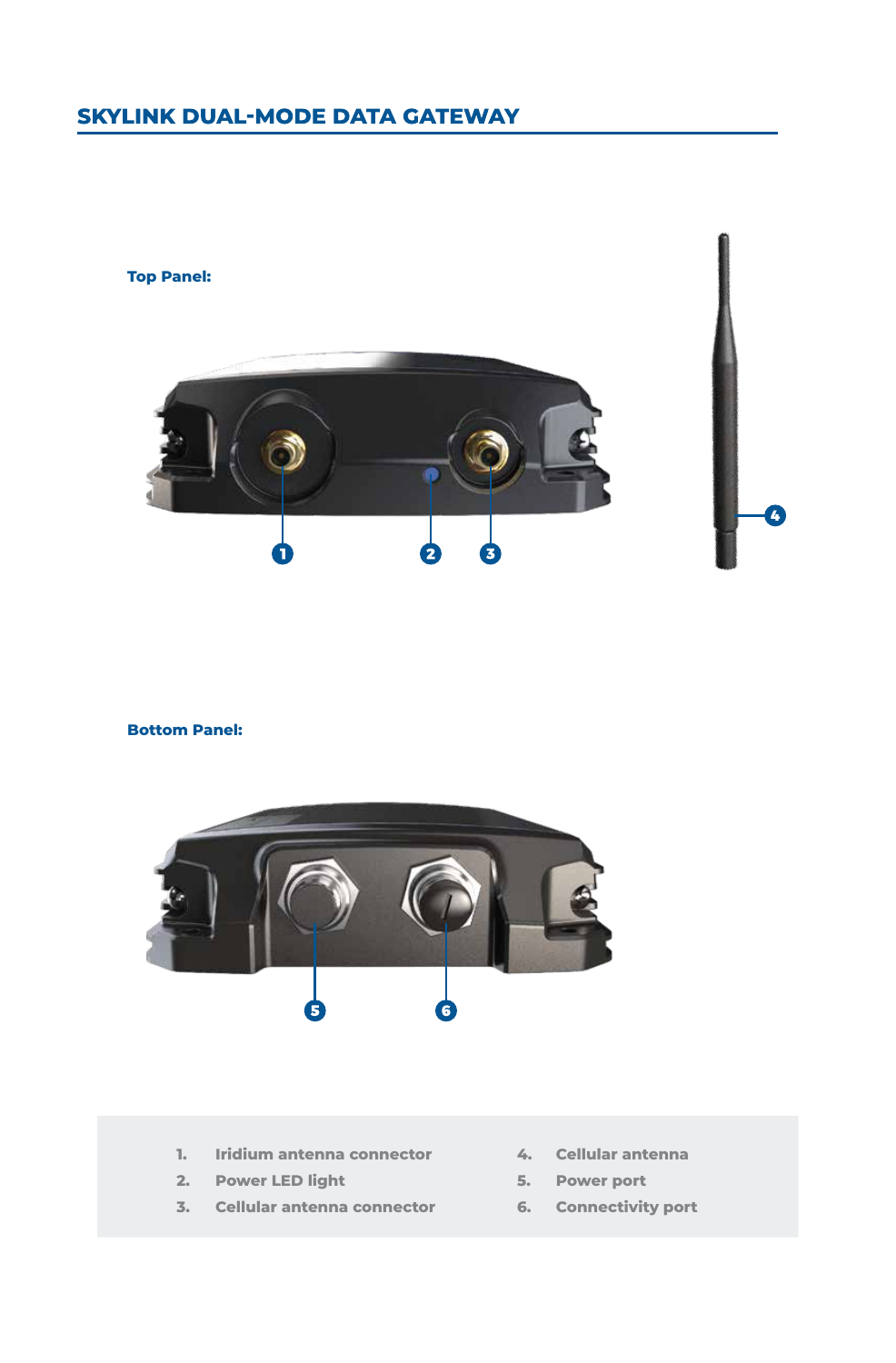# **HARDWARE SETUP**

### **STEP 1: INSTALL THE SIM CARDS**

**NOTE:** If you purchased the Dual-Mode Data Gateway directly from Blue Sky Network, it will arrive with the cellular and Iridium® SIM cards already installed.

Obtain an Iridium SIM card and a cellular SIM card. Un-screw the two Phillips screws that secure the entire bottom panel and carefully remove the panel. Take care not to damage the cable wires.

Insert the Iridium and cellular SIM cards in the slots behind the connectivity port (the Iridium SIM slot is the larger of the two slots). Re-attach the bottom panel and tighten the screws, taking care not to damage the cable wires.



#### **STEP 2: ATTACH THE ANTENNAS**

Screw the cellular antenna to the cellular antenna connector on the Data Gateway. Screw the Iridium antenna, or the Iridium antenna cable connector, to the Iridium antenna connector on the Data Gateway. The Blue Sky Network Iridium antenna may be one of three antennas:

- **1**. Direct connection MARUWA black plastic antenna (MHL-1621C)
- **2.** High-profile white Maxtena conical antenna with cable (M1621HCT-HP)
- **3.** High-profile white SCAN conical antenna with cable (65020-000)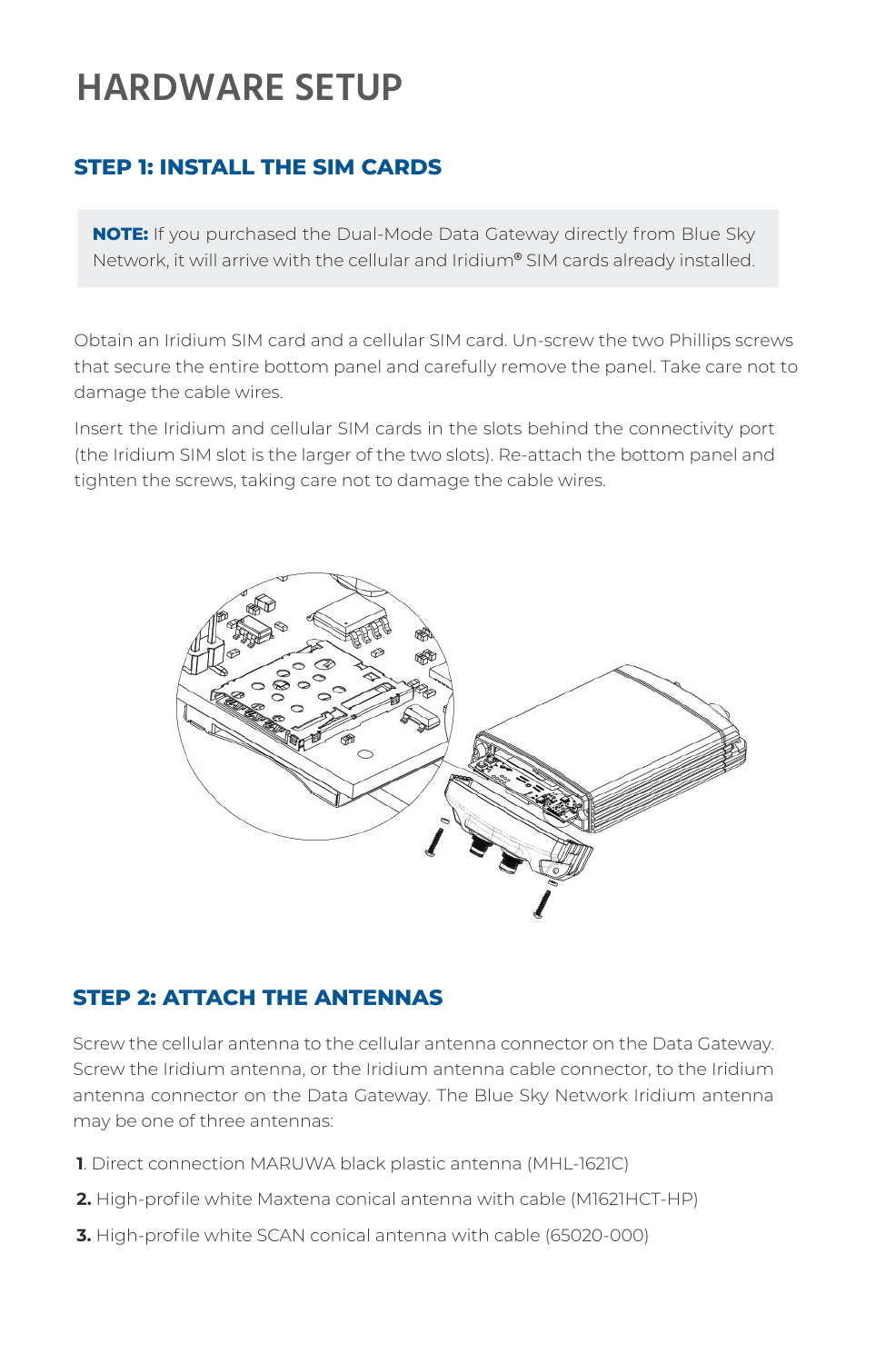#### **STEP 3: CONNECT THE POWER**

Connect one end of the power cable to the power port on the Data Gateway and connect the other end to a power source. The power cable may be any of these options:

- **1.** 12VDC cigarette lighter adapter
- **2.** 12VDC power cable with pigtail
- **3.** POE injector (self-assembly kit included)
- **4.** AC/DC power adapter (self-assembly kit included)

NOTE: There are two Ethernet ports on the POE injector adapter. Ensure you use the Data+Power port.

#### **STEP 4: INSTALL THE DEVICE**

**NOTE:** Personnel should maintain a safe distance of 30cm. (11.8 in.) minimum from the antenna while the terminal is operating to avoid exposure.

To ensure proper terminal and antenna functioning, securely fasten the unit to a rigid object. The antenna should be mounted with an unobstructed, clear view of the sky, as far away from other antennas as possible, and in an area that prevents exposure to its radiation.

See the **SkyLink Installation Guide** for more antenna and device requirements

### **IMPORTANT!**

Ensure SkyLink is installed with the satellite antenna pointing skyward and there is a maximum of 8.2° obstruction from ground-based obstacles. Especially obstacles on the North/South axis.

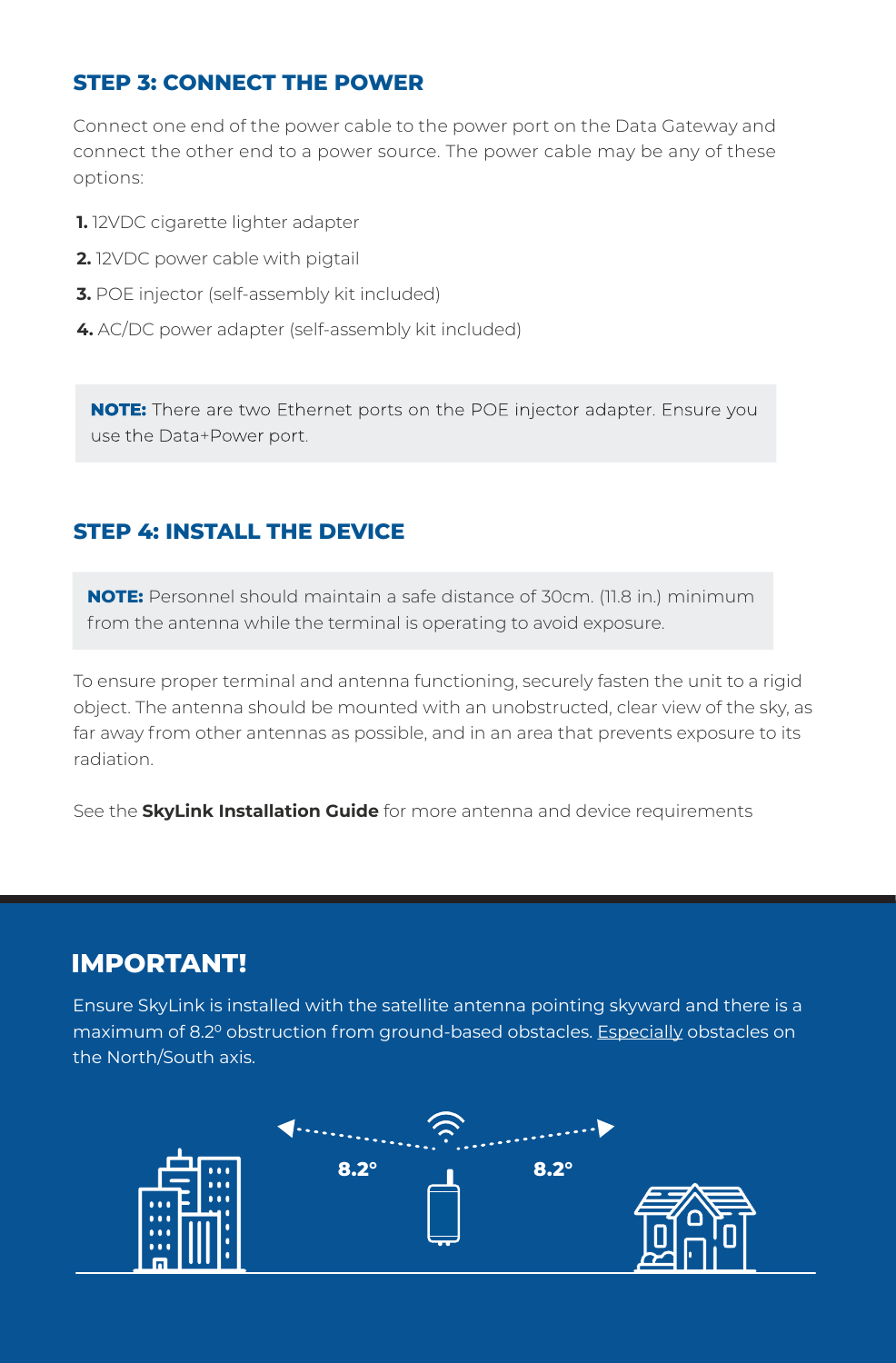# **SOFTWARE SETUP**

#### **STEP 1: ACTIVATE SERVICE**

If you are using Blue Sky Network SIM cards, navigate to https://blueskynetwork.com/contact/activate-service and submit an activation request. If you are not using Blue Sky Network SIM cards, contact your reseller.

#### **STEP 2: CONNECT TO THE DATA GATEWAY**

A label on the box and the back of the device shows the Wi-Fi QR code, SSID, and password. If using a smart device, connect to the Data Gateway Wi-Fi by scanning the QR code. Alternatively, connect using the Wi-Fi SSID and password.

Open a web browser and type 192.168.111.1 into the address bar, then press enter. The SkyLink Web Interface (WI) will appear.

| SkyLink                  | <b>Blue Sky Network</b> | ٨<br>Login |
|--------------------------|-------------------------|------------|
| d Status<br><b>7 Hop</b> |                         |            |
|                          |                         |            |
|                          |                         |            |
|                          | Login                   |            |
|                          | Userrame:<br>Password:  |            |
|                          | Cancel Login            |            |
|                          |                         |            |
|                          |                         |            |
|                          |                         |            |

# Default username and password: admin

#### **STEP 3: ENABLE BASIC SETTINGS**

In the SkyLink WI, navigate to the following screens to make these standard device configurations. Remember to press 'Save' on each screen after making changes.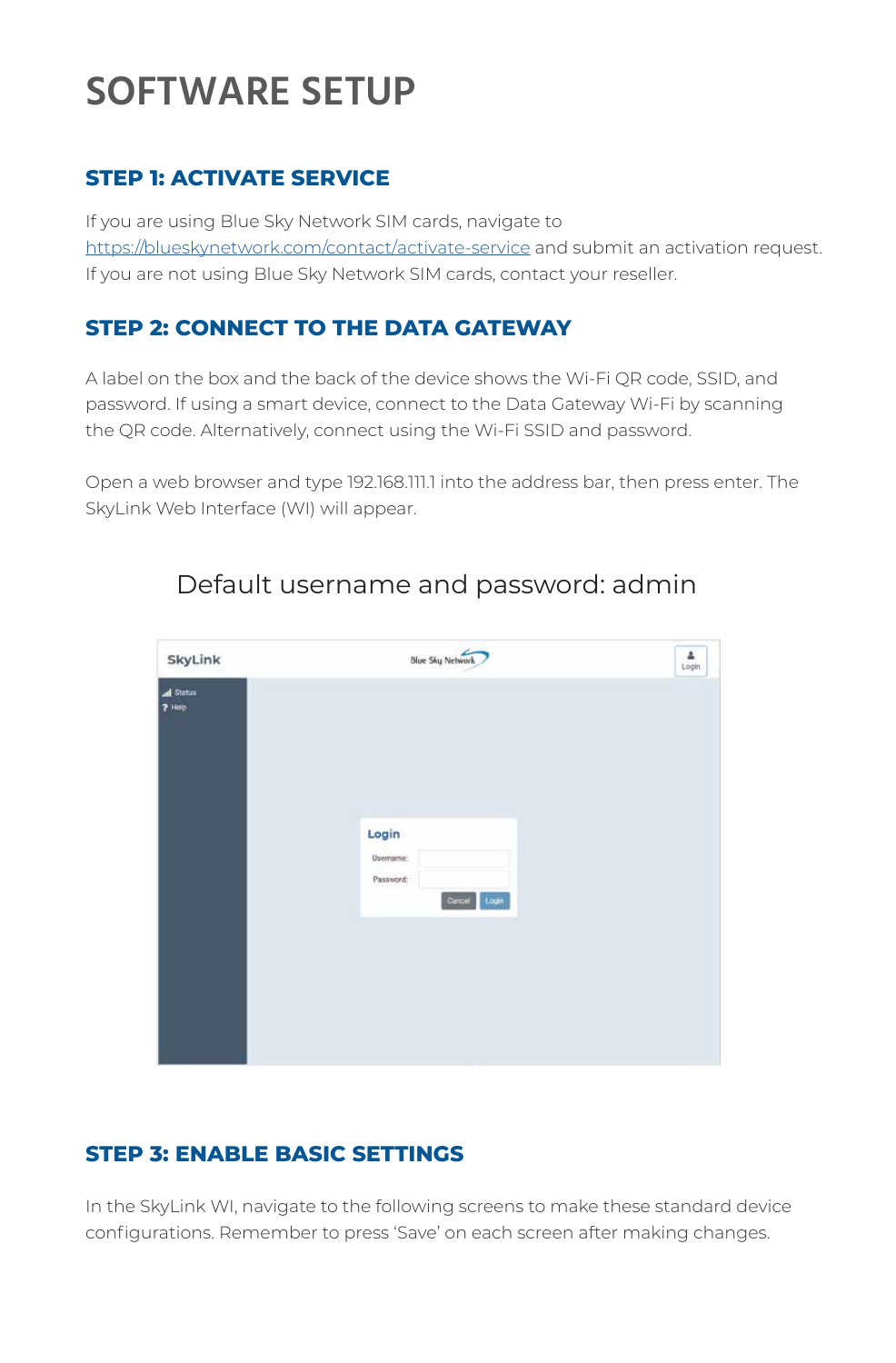#### **Status**

- System Information > Location > Ensure device shows an accurate GPS location
- Satellite > Ensure device has signal
- Cellular > Ensure device has signal

#### **Firewall**

• Firewall Profile > Unrestricted, or set to preference

#### **General Settings**

- SkyLink > Data Routing: Cellular then Satellite
- Satellite > Satellite Enabled: ON
- Satellite > Data Enabled: ON
- Cellular > Enter GSM SIM APN setting for your network provider

| <b>SkyLink</b>                                                                                                                                                                                                         | <b>Blue Sky Network</b>                                                                                                       |                                                                                                                                                                            | $\leftrightarrow$<br>Logout            |
|------------------------------------------------------------------------------------------------------------------------------------------------------------------------------------------------------------------------|-------------------------------------------------------------------------------------------------------------------------------|----------------------------------------------------------------------------------------------------------------------------------------------------------------------------|----------------------------------------|
| <b>all</b> Status<br><b>SkyLink</b><br><b>C</b> General Settings<br>as Network<br><b><i>O</i></b> Firewall<br>Max Daily Usage:<br><b>L</b> Calls<br>Voice Extensions<br><b>C</b> Advanced<br>Remote<br>Management<br>⊕ | BSN-1337-42B<br>Asset Tag:<br>bytes                                                                                           | <b>Cellular then Satellite</b><br>Data Routing:<br>Serial Port:<br>$\sim$                                                                                                  | $\checkmark$<br><b>Change Password</b> |
| <b>Satellite</b><br>X Diagnostics<br>? Help                                                                                                                                                                            | Data Enabled:                                                                                                                 |                                                                                                                                                                            |                                        |
| WiFi<br>SSID:<br>Mode:<br>Channel:<br>Security:<br>Password:<br>Reboot                                                                                                                                                 | $\sqrt{2}$<br>Skylink-c89c<br>$2.4$ GHz<br>$\checkmark$<br>Auto<br>$\check{~}$<br>WPA2-PSK<br>Ø<br><br><b>Scan to Connect</b> | <b>Cellular</b><br>APN:<br>em<br>Username:<br>Optional<br>Password:<br>Optional<br>IMEI:<br>861364040178400<br>89883030000052347330<br>SIM:<br>Network:<br><b>T-Mobile</b> | Cancel<br><b>Save</b>                  |

After configuring the above settings on each screen, press 'Save' and then 'Reboot' on the General Settings screen to apply the changes. Please refer to the **SkyLink User Guide** for a comprehensive list of the configurations that can be made on each screen as well as the device capabilities.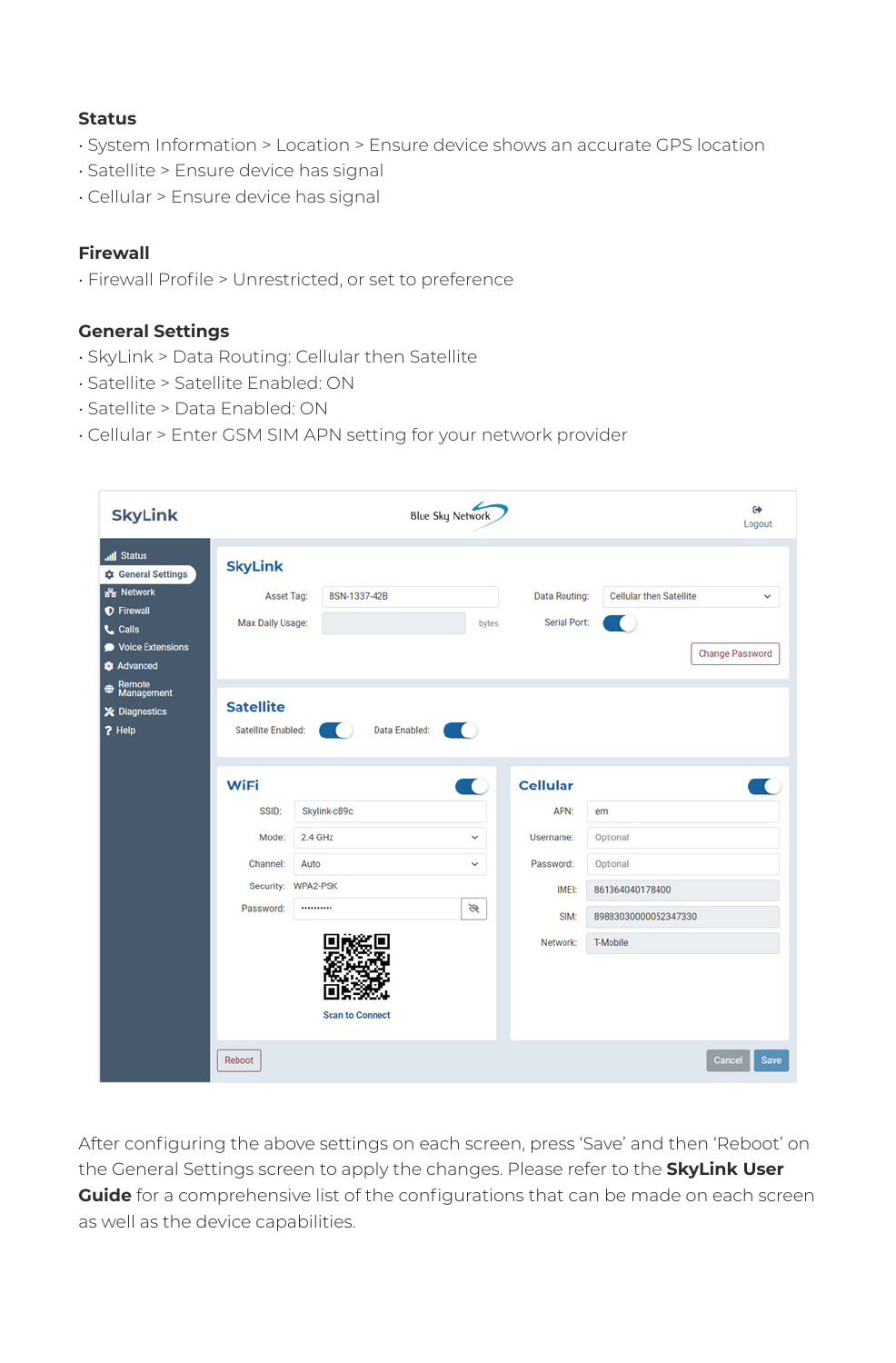#### **STEP 4: CONNECT TO THE ONLINE PORTAL**

To remotely manage a fleet of devices, use the SkyLink Online Portal. In a web browser type https://portal.skylink.net/login into the address bar, press enter, then sign in to your account.

**NOTE:** Resellers will receive their login information from their account manager. Customers will receive it from the BSN operations team.

#### **Basic Settings & Configurations**

Click the wheel icon in the top right of the screen to view and update your account settings. Navigate to the **My Org** screen to edit your organization's contact info and see details about your parent org.

The **Profiles** screen allows you to create device & voice profiles that can be saved as configuration templates and applied to groups of units. Click 'New' and complete all mandatory fields to add a General Settings, Network, and Firewall profile or to configure a SIP or POTS extension.

Use the **Devices** screen to apply device & voice profiles and assign a unit to an organization. Select the device(s), make the desired configurations, then press 'Ok' or 'Assign' to apply the changes.

Manage users throughout the system, including their contact info, on the **Users** screen. When creating a new user, they will receive an email to change their password. They will then be sent a verification ID to finish account setup.

See the **SkyLink Cloud Services Guide** for more information on Portal capabilities.



**SCAN ME**

SkyLink User, Installation and Cloud Services Guides can be viewed and downloaded from this location:

https://support.blueskynetwork.com/download-resources

Questions? Contact us at support@blueskynetwork.com + 1 858-551-3894